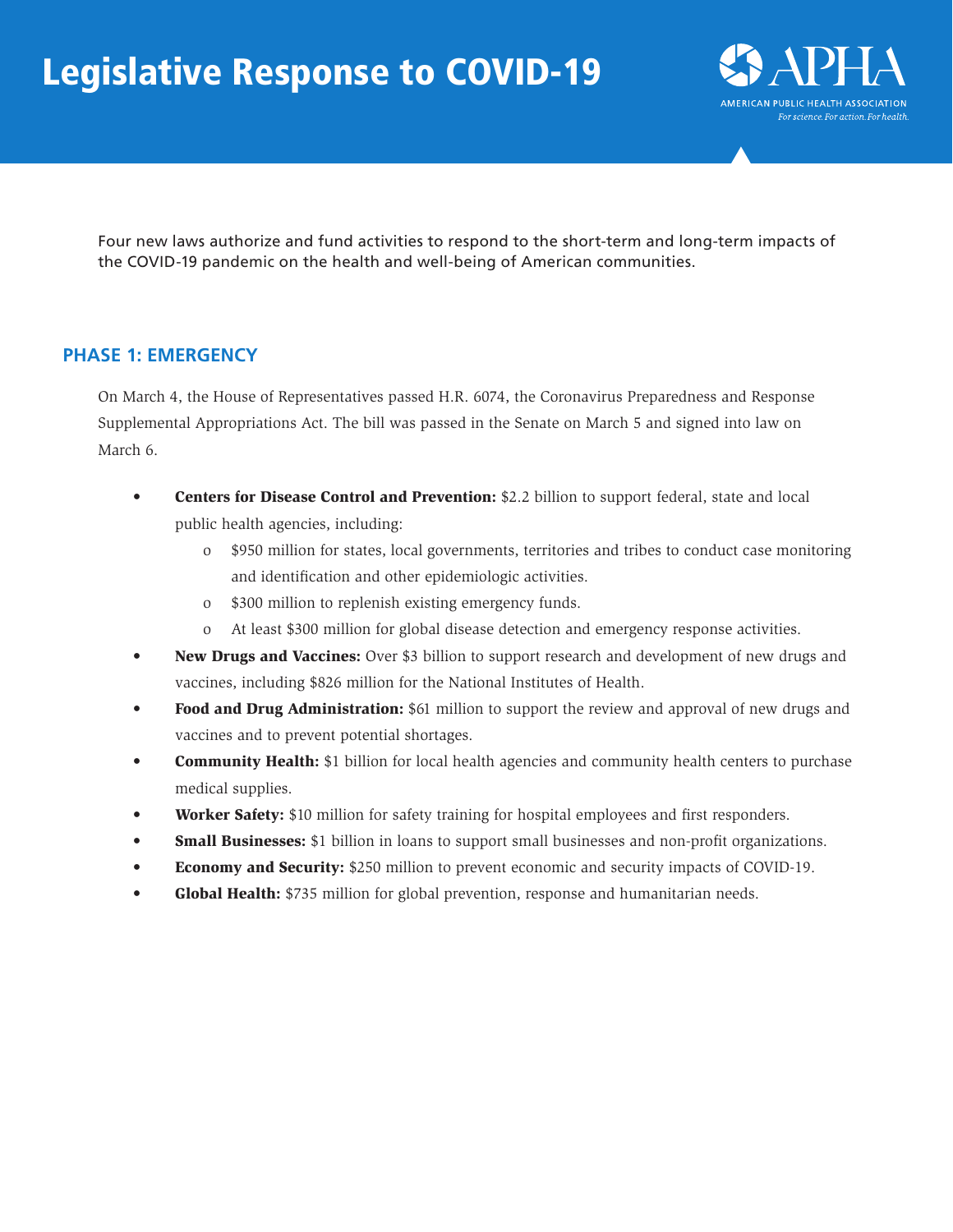#### **PHASE 2: MITIGATION**

On March 14, the House of Representatives passed H.R. 6201, the Families First Coronavirus Response Act. This bill was passed by the Senate on March 18 and signed into law the same day.

- Supporting Nutrition Programs: \$1.15 billion for the Special Supplemental Nutrition Program for Women Infants and Children, the Emergency Food Assistance Program and the Senior Nutrition Program. Waives certain requirements of SNAP, WIC and the National School Lunch Program to expand access to nutrition services.
- Free Testing: Private health insurance, Medicare, Medicaid, TRICARE and Indian Health Service plans must offer COVID-19 testing at no cost-sharing to the consumer. Provides \$1 billion for National Disaster Medical System to reimburse for diagnostic tests administered to uninsured individuals.
- Medicaid Federal Matching Funds: Temporarily increases federal medical assistance by 6.2% for state Medicaid programs.
- Paid Sick and Family and Medical Leave: Requires government employers and small employers (less than 500 employees) to provide employees two weeks of paid sick leave. These eligible employees can take 12 weeks of job-protected paid leave for quarantine or care purposes. Creates a refundable tax credit for employers that offer paid sick leave and paid family leave and for selfemployed individuals who need paid sick and family leave.
- Unemployment Benefits: Provides \$1 billion for states to process and provide unemployment benefits.
- Telehealth Services: Expands access to telehealth services under Medicare and waives some restrictions and requirements on such services.

#### **PHASE 3: RECOVERY**

On March 25, the Senate passed H.R. 748, the Coronavirus Aid, Relief and Economic Security Act. The bill was passed in the House on March 27 and signed into law the same day.

- Public Health Response: \$4.3 billion for CDC, including \$1.5 billion for state, local, tribal and other health agencies for surveillance, epidemiology, laboratory capacity, infection control and other preparedness and response activities. Includes \$300 million for the Infectious Disease Rapid Response Reserve Fund, \$500 million for global disease detection and \$500 million for CDC public health data surveillance and analytics infrastructure modernization activities.
- Supporting Hospitals: \$100 billion for hospitals, with an additional \$40 billion for providing personal and protective equipment for health care workers, testing supplies, increased workforce and training, accelerated Medicare payments, and supporting the CDC.
- Medical Supplies: \$16 billion for the Strategic National Stockpile and \$3.5 billion for the Biomedical Advanced Research and Development Authority, or BARDA, to manufacture, produce and purchase vaccines, therapeutics and diagnostics.